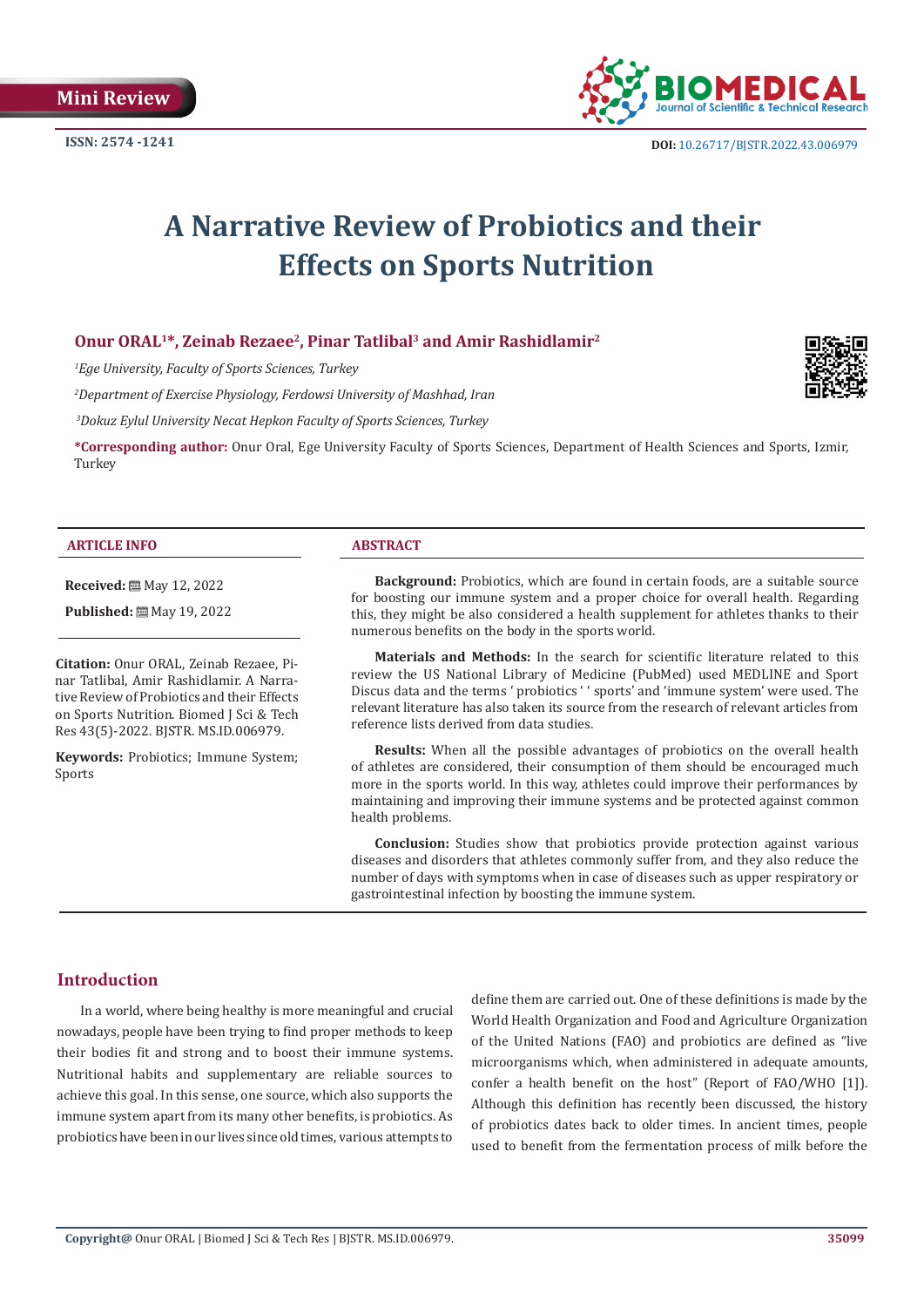discovery of microscopes (Amara [2]), which indicates that people already took advantage of probiotics without having knowledge related to them. Later, it is assumed that Ilya Ilyich Metchnikoff first implied the impact of probiotics by mentioning that bacteria, Lactobacillus bulgaricus, and Streptococcus thermophilus, in yogurt were healthful for the body since they restrained the putrefactive form of fermentation of intestinal flora (Metchnikoff, et al. [3,4]). After that, in 1965, "probiotics" was used as a term for the first time by Lilly and Stillwell. But what are these "probiotics" and how could they provide benefits both for human health and athletes? (Lilly, et al. [5]).

As the definition of probiotic is explained in the previous paragraph, it is necessary to discuss it and its advantages in detail. Some microbes, which are generally utilized as probiotics, consisting of bacteria, yeast, or mold. For instance, these bacterias might be Lactobacillus such as acidophilus, sporogenes, fermentum, lactus; Bifidobacterium such as bifidum, infantis, adolescentis, lactis; Streptococcus such as cremoris, intermedius, diacetylactis; Leuconostoc mesenteroides; Pediococcus; Propionibacterium; Enterococcus; Enterococcus faecium. On the other side, some of these yeast and molds are Saccharomyces cerevisiae, Aspergillus niger, and Candida pintolopesii (Amara, et al. [6]). Moreover, some of the most frequently used probiotic forms are Lactic acid bacteria, Bifidobacteria, Leuconostoc, Streptococcus, Saccharomyces, Bacillus, and Enterococcus (Sivamaruthi [7]). These bacteria, yeast, and molds have always been in our food even during the time's humanity had no idea of them. Also, these foods that we

accept that provide benefits to our body with probiotics might be considered yogurt, cheese, salty fish, and so on 2. (Amara [2]). Therefore, for a person, who wishes to boost his/her immune system and stay healthy, it is not very difficult to have access to food containing probiotics. As we all know, nutrition and a proper diet are very crucial in terms of the general health of all people without exception. However, when it comes to athletes, a correct diet plays a huge role in the sports world since it affects various factors apart from their body significantly such as their performance, which is vital for them.

Therefore, athletes generally show a maximum effort to consume appropriate nutrients, receive necessary supplements from foods, protect their bodies against diseases and disorders and boost their immune systems to carry out training and exercises. In this sense, probiotics might be very useful to be able to complement all these goals. Studies show that athletes are at risk in terms of diseases and disorders due to various negative factors circumstances such as exercise intensity, fatigue and heavy exercise load, poor nutrition, and lack of proper rest levels (Pyne, et al. [8,9]). Also, some studies point out there is a link between probiotics and muscle repair in strength sports (Jäger, et al. [10]), which shows us that probiotics also have positive impacts on post-training and exercise periods and may even prevent sports injuries. In this regard, when all the studies are evaluated related to probiotics, Figure 1 below provides us a fine summary of the possible advantages of probiotics on athletes (Sivamaruthi, et al. (2019)).



**Figure 1:** The chart demonstrating the possible effects of probiotics on athletes (Sivamaruthi, et al. 2019).

#### **Discussion**

Leite et al. stated that probiotics can attenuate Upper Respiratory Tract Symptoms (URTS) and gastrointestinal (GI) symptoms in endurance athletes and the diversity in the results of different studies may be due to the period of consumption, dose,

kind of strain or even the form of products (fermented dairy, sachets or capsules) but the probiotics that affect upper respiratory illness, seem to stimulate the increase of interferon-γ and immunoglobulin A, while those affecting GI, increase the barrier functions (Leite, et al. [11]). In a study conducted by Clancy et al. on fatigued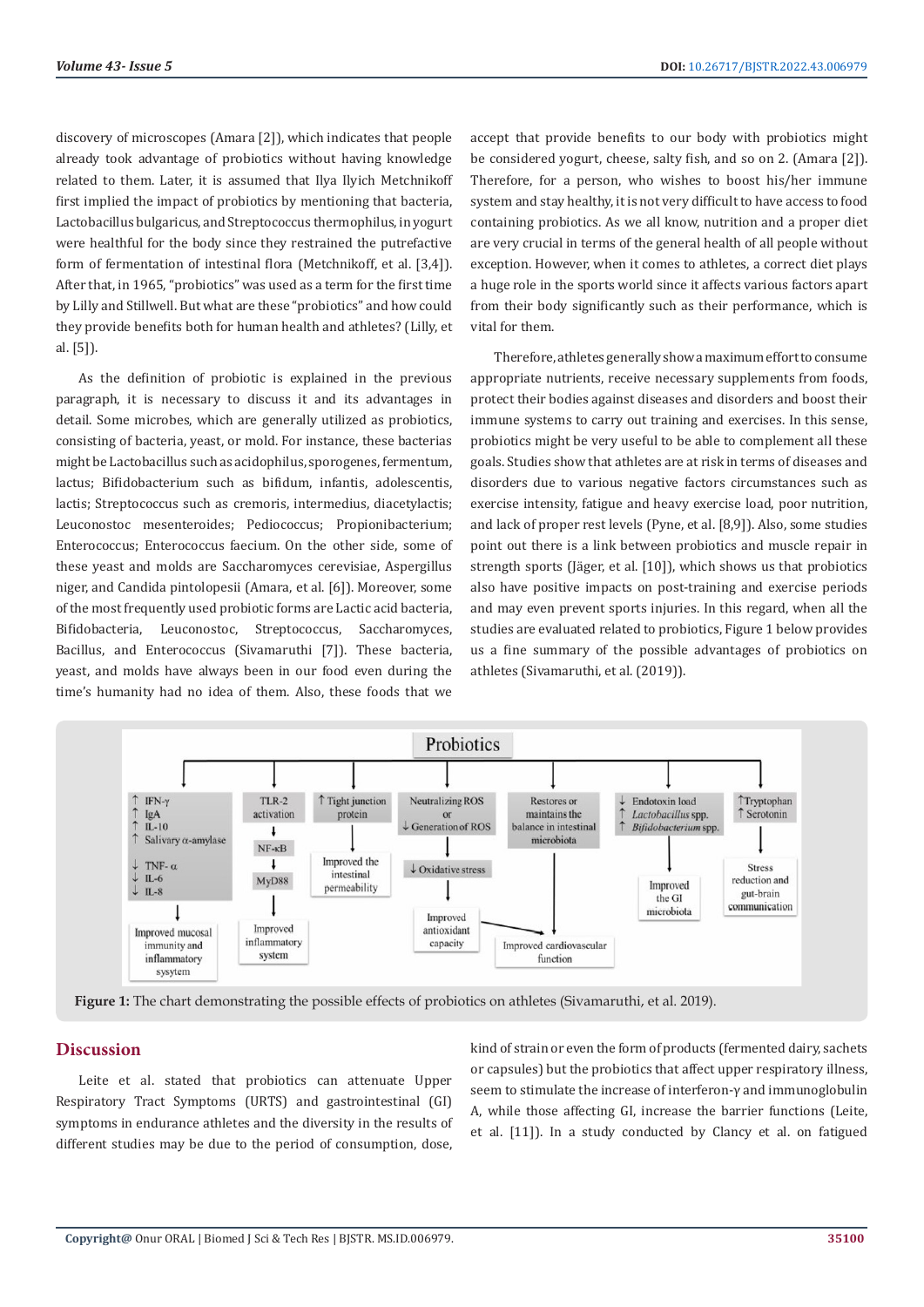athletes, the effect of L.acidophilus was studied. IFN-γ production was decreased by CD4 blood cells and after the consumption of L.acidophilus, an increase in IFN-γ production was induced by T-cells both in fatigued and non-fatigued athletes. There was also an increase in salivary IFN-γ concentration (Clancy, et al. [12]). In 2010, Cox et al. evaluated the effect of probiotic Lactobacillus fermentum VRI-003 (PCC) consumption in elite endurance athletes and showed that it is associated with reduction of respiratory symptoms (Cox, et al. [13]). In line with Cox et al. study, another research carried out by Gleeson et al. on endurance athletes who consumed fermented milk for 4 months, which includes a probiotic L.casei Shirota, it is found that URTS were reduced in the probiotic group (Gleeson, et al. [14]). In 2012, Lamprecht et al. showed that probiotics consumption can beneficially affect TNF-α and protein oxidation during severe exercises in trained men (Lamprecht, et al. [15]). Studies of approximately four weeks to examine the changes that probiotic supplement has made in the intestinal system and their contribution to immune function were considered too short to evaluate in a long-term clinical realistic way (West, et al. [16]). Therefore, it's considered that it may take a few weeks to several months to observe the effects of probiotics consumed as sports nutrition supplements on athletes' health and immune system (Aagaard, et al. [17]).

#### **Conclusion**

In the light of data related to probiotics, all the knowledge provided by the studies carried out and applications since the old times, it is possible to point out that probiotics are essential in terms of overall health since they have numerous benefits on the body. As the studies related to them stated, probiotics have a positive impact on athletes in terms of protection against disorders and diseases such as URTS and GI and muscle repair as well. Besides, they are easy to access and have already been available in our daily foods such as yogurt. Consequently, the consumption of probiotics should be encouraged more in the sports world for the health of athletes, and awareness related to them should be raised in terms of their advantages and benefits to the body.

#### **Acknowledgement**

We would like to express my special thanks of gratitude to Evangelia STAVROPOULOU for her very successful contribution to the literature research process and unique academic support in the publication process of this review article.

# **Conflict of Interest**

The author certifies that there is no conflict of interest with any financial organization regarding the material discussed in the manuscript.

# **Funding**

The author certifies that there is no funding from any financial organization regarding the material discussed in the manuscript.

# **Author's Contributions**

All authors read and approved the final version of the manuscript.

### **References**

- 1. (2001) Report of the Joint FAO/WHO Expert Consultation on Evaluation of Health and Nutritional Properties of Probiotics in Food Including Powder Milk with Live Lactic Acid Bacteria, Córdoba, Argentina.
- 2. Amara AA (2012) Toward healthy genes. Amro Amara Schüling Verlage.
- 3. [Metchnikoff II \(2004\) The Prolongation of Life: Optimistic Studies.](https://books.google.co.in/books/about/The_Prolongation_of_Life.html?id=CxKIngEACAAJ&redir_esc=y) [Springer Publishing Company.](https://books.google.co.in/books/about/The_Prolongation_of_Life.html?id=CxKIngEACAAJ&redir_esc=y)
- 4. [Metchnikoff II, Mitchell PC \(1910\) Nature of Man or Studies in Optimistic](https://archive.org/details/naturemanstudie00mitcgoog) [Philosophy. Kessinger Publishing.](https://archive.org/details/naturemanstudie00mitcgoog)
- 5. [Lilly DM, Stillwell RH \(1965\) Probiotics: Growth-promoting factors](https://pubmed.ncbi.nlm.nih.gov/14242024/) [produced by microorganisms. Science 147\(3659\): 747-748.](https://pubmed.ncbi.nlm.nih.gov/14242024/)
- 6. [Amara AA, Shibl A \(2015\) Review of Role of Probiotics in health](https://pubmed.ncbi.nlm.nih.gov/25972729/) [improvement, infection control, and disease treatment and management.](https://pubmed.ncbi.nlm.nih.gov/25972729/) [Saudi Pharmaceutical Journal 23\(2\): 107-114.](https://pubmed.ncbi.nlm.nih.gov/25972729/)
- 7. [Sivamaruthi BS \(2018\) A comprehensive review on clinical outcome of](https://www.apjtb.org/article.asp?issn=2221-1691;year=2018;volume=8;issue=3;spage=179;epage=186;aulast=Sivamaruthi) [probiotic and synbiotic therapy for inflammatory bowel diseases. Asian](https://www.apjtb.org/article.asp?issn=2221-1691;year=2018;volume=8;issue=3;spage=179;epage=186;aulast=Sivamaruthi) [Pac. J Trop Biomed 8\(3\): 179-186.](https://www.apjtb.org/article.asp?issn=2221-1691;year=2018;volume=8;issue=3;spage=179;epage=186;aulast=Sivamaruthi)
- 8. [Pyne DB, West NP, Cox AJ, Cripps AW \(2015\) Probiotics supplementation](https://pubmed.ncbi.nlm.nih.gov/25339255/) [for athletes-clinical and physiological effects. Eur J Sports Sci 15\(1\): 63-](https://pubmed.ncbi.nlm.nih.gov/25339255/) [72.](https://pubmed.ncbi.nlm.nih.gov/25339255/)
- 9. Bermon S, Petriz B, Kajėnienė [A, Prestes J, Castell L, et al. \(2015\) The](https://pubmed.ncbi.nlm.nih.gov/25825908/) [microbiota: an exercise immunology perspective. Exerc Immunol Rev](https://pubmed.ncbi.nlm.nih.gov/25825908/) [21: 70-79.](https://pubmed.ncbi.nlm.nih.gov/25825908/)
- 10. Jä[ger R, Shields KA, Lowery RP, de Souza EO, Partl JM, et al. \(2016\)](https://pubmed.ncbi.nlm.nih.gov/27547577/) [Probiotic Bacillus coagulans GBI-30, 6086 reduces exercise-induced](https://pubmed.ncbi.nlm.nih.gov/27547577/) [muscle damage and increases recovery. Peer J 4: e2276.](https://pubmed.ncbi.nlm.nih.gov/27547577/)
- 11. [Leite GSF, Resende Master Student AS, West NP, Lancha AH \(2019\)](https://pubmed.ncbi.nlm.nih.gov/30590242/) [Probiotics and sports: A new magic bullet? Nutrition \(Burbank, Los](https://pubmed.ncbi.nlm.nih.gov/30590242/) [Angeles County, Calif\) 60: 152-160.](https://pubmed.ncbi.nlm.nih.gov/30590242/)
- 12. [Clancy RL, Gleeson M, Cox A, Callister R, Dorrington M, et al. \(2006\) The](https://pubmed.ncbi.nlm.nih.gov/16556792/) [reversal in fatigued athletes of a defect in interferon gamma secretion](https://pubmed.ncbi.nlm.nih.gov/16556792/) [after administration of Lactobacillus acidophilus. Br J Sports Med 40\(4\):](https://pubmed.ncbi.nlm.nih.gov/16556792/) [351-354.](https://pubmed.ncbi.nlm.nih.gov/16556792/)
- 13. [Cox AJ, Pyne DB, Saunders PU, Fricker PA \(2010\) Oral administration of](https://pubmed.ncbi.nlm.nih.gov/18272539/) [the probiotic Lactobacillus fermentum VRI-003 and mucosal immunity](https://pubmed.ncbi.nlm.nih.gov/18272539/) [in endurance athletes. British journal of sports medicine 44\(4\): 222-226.](https://pubmed.ncbi.nlm.nih.gov/18272539/)
- 14. [Gleeson M, Bishop NC, Oliveira M, Tauler P \(2011\) Daily probiotics](https://pubmed.ncbi.nlm.nih.gov/21411836/) [\(Lactobacillus casei Shirota\) reduction of infection incidence in athletes.](https://pubmed.ncbi.nlm.nih.gov/21411836/) [Int J Sport Nutr Exerc Metab 21\(1\): 55-64.](https://pubmed.ncbi.nlm.nih.gov/21411836/)
- 15. [Lamprecht M, Bogner S, Schippinger G, Steinbauer K, Fankhauser F, et al.](https://pubmed.ncbi.nlm.nih.gov/22992437/) [\(2012\) Probiotic supplementation affects markers of intestinal barrier,](https://pubmed.ncbi.nlm.nih.gov/22992437/) [oxidation, and inflammation in trained men; a randomized, double](https://pubmed.ncbi.nlm.nih.gov/22992437/)[blinded, placebo-controlled trial. Journal of the International Society of](https://pubmed.ncbi.nlm.nih.gov/22992437/) [Sports Nutrition 9\(1\): 45.](https://pubmed.ncbi.nlm.nih.gov/22992437/)
- 16. [West NP, Pyne DB, Peake JM, Cripps AW \(2009\) Probiotics, immunity,](https://pubmed.ncbi.nlm.nih.gov/19957873/) [and exercise: a review. Exerc Immunol Rev 15\(107\): e26.](https://pubmed.ncbi.nlm.nih.gov/19957873/)
- 17. [Aagaard K, Petrosino J, Keitel W, Watson M, Katancik J, et al. \(2013\) The](https://pubmed.ncbi.nlm.nih.gov/23165986/) [human microbiome project strategy for comprehensive sampling of the](https://pubmed.ncbi.nlm.nih.gov/23165986/) [human microbiome and why it matters. The FASEB Journal 27: 1012-](https://pubmed.ncbi.nlm.nih.gov/23165986/) [1022.](https://pubmed.ncbi.nlm.nih.gov/23165986/)